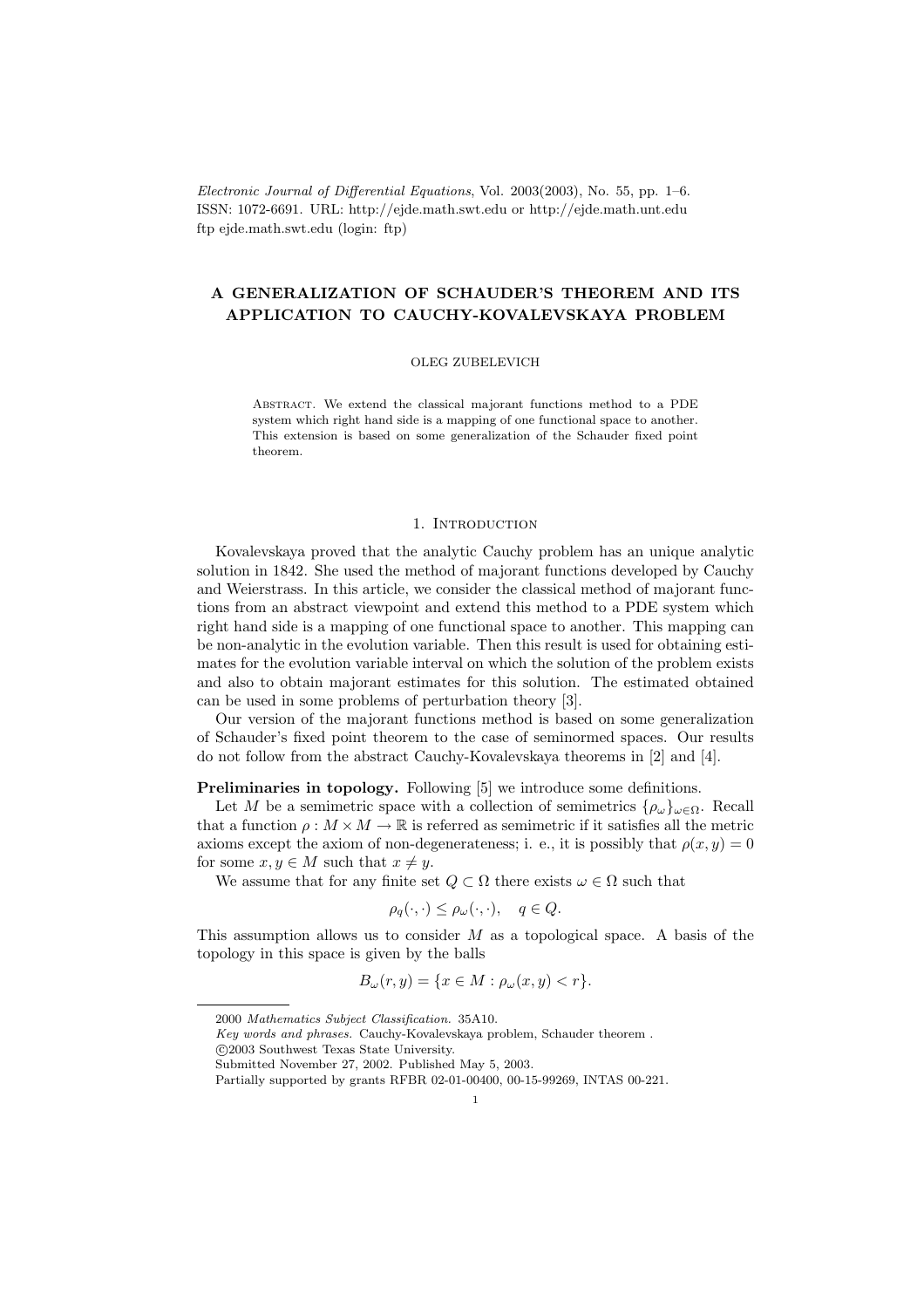**Definition 1.1.** We say that a set  $U \subset M$  is bounded if for every  $\omega \in \Omega$  there exists r and y such that  $U \subseteq B_{\omega}(r, y)$ .

Definition 1.2. We say that a space M satisfies Montel's axiom if any closed and bounded subset of M is compact.

In this article, we assume that all spaces satisfy the first axiom of countability: For any  $y \in M$  there exists a countable collection of the balls  ${B_{\tau}(r_{\tau}, y)}_{\tau \in \mathbb{N}}$  such that if G is a neighborhood of y then  $B_{\tau}(r_{\tau}, y) \subseteq G$  for some  $\tau$ . This assumption enables to prove topological assertions in terms of sequences instead of using neighborhoods.

**Definition 1.3.** We say that a sequence  $\{x_k\}_{k\in\mathbb{N}}$  converges to x as  $k \to \infty$  if for every  $\varepsilon > 0$  and  $\omega \in \Omega$  there exists N such that for all  $n > N$ ,  $\rho_{\omega}(x_n, x) < \varepsilon$ .

Thus a set  $K \subset M$  is called compact if any sequence  $\{x_k\} \in K$  contains a subsequence  $\{x'_k\}$  such that  $x'_k \to \hat{x} \in K$  as  $k \to \infty$ .

In similar way, we introduce a seminormed linear space  $E$  with a collection of seminorms  $\{ \| \cdot \|_{\omega} \}_{\omega \in \Omega}$ . Consider the following examples:

Let  $\{(E_{\omega}, \|\cdot\|_{\omega})\}_{0<\omega<1}$  be a scale of normed spaces over the field  $\mathbb R$  or  $\mathbb C$ :

$$
E_{\omega+\delta} \subseteq E_{\omega}, \quad \|\cdot\|_{\omega} \le \|\cdot\|_{\omega+\delta}, \quad \delta > 0.
$$

We construct a seminormed space  $E = \bigcap_{0 \leq \omega \leq 1} E_{\omega}$  with the collection of norms  $\{\|\cdot\|_{\omega}\}_{0\leq \omega\leq 1}$ . (We use the term 'seminormed space' even if all seminorms are norms.)

Let  $U_r^n = \{z = (z_1, \ldots, z_n) \in \mathbb{C}^n : |z| = \max_k |z_k| < r\}$  be a polycircle. Consider a space  $\mathcal{H}_n$  of a functions  $f: U_R^n \to \mathbb{C}$  that are analytic in  $U_R^n$ . The space  $\mathcal{H}_n$  is seminormed with a collection of norms

$$
||f||_r=\max_{|z|\leq r}|f(z)|,\quad 0
$$

**Theorem 1.1** (Montel's theorem [5]). The space  $\mathcal{H}_n$  satisfies Montel's axiom.

Consider the linear operator  $D : \mathcal{H}_n \to \mathcal{H}_n$  defined as

$$
Df = \frac{\partial f}{\partial z_1}.
$$

This operator is continuous with respect to definition 1.3. Indeed, let  $u_k \rightarrow$ u,  $u_k, u \in \mathcal{H}_n$  as  $k \to \infty$ . According to the Cauchy inequality we get

$$
||Du_k - Du||_r \le \frac{K}{\delta} ||u_k - u||_{r+\delta} \to 0,
$$

where K is a positive constant and  $r + \delta < R$ . Nevertheless, it is well known that this operator is not continuous with respect to any fixed norm  $\|\cdot\|_r$ .

### 2. Main theorem

Let  $(L, \{ \| \cdot \|_{\omega} \}_{\omega \in \Omega})$  be a seminormed space and  $\omega' \in \Omega$  be such that  $\| \cdot \|_{\omega'}$  is a norm. Then a compact set  $K \subset L$  is convex.

Now, we consider a continuous map  $f: K \to K$ .

**Theorem 2.1** (Generalized Schauder's theorem). There exists a point  $\hat{x} \in K$  such that  $f(\hat{x}) = \hat{x}$ .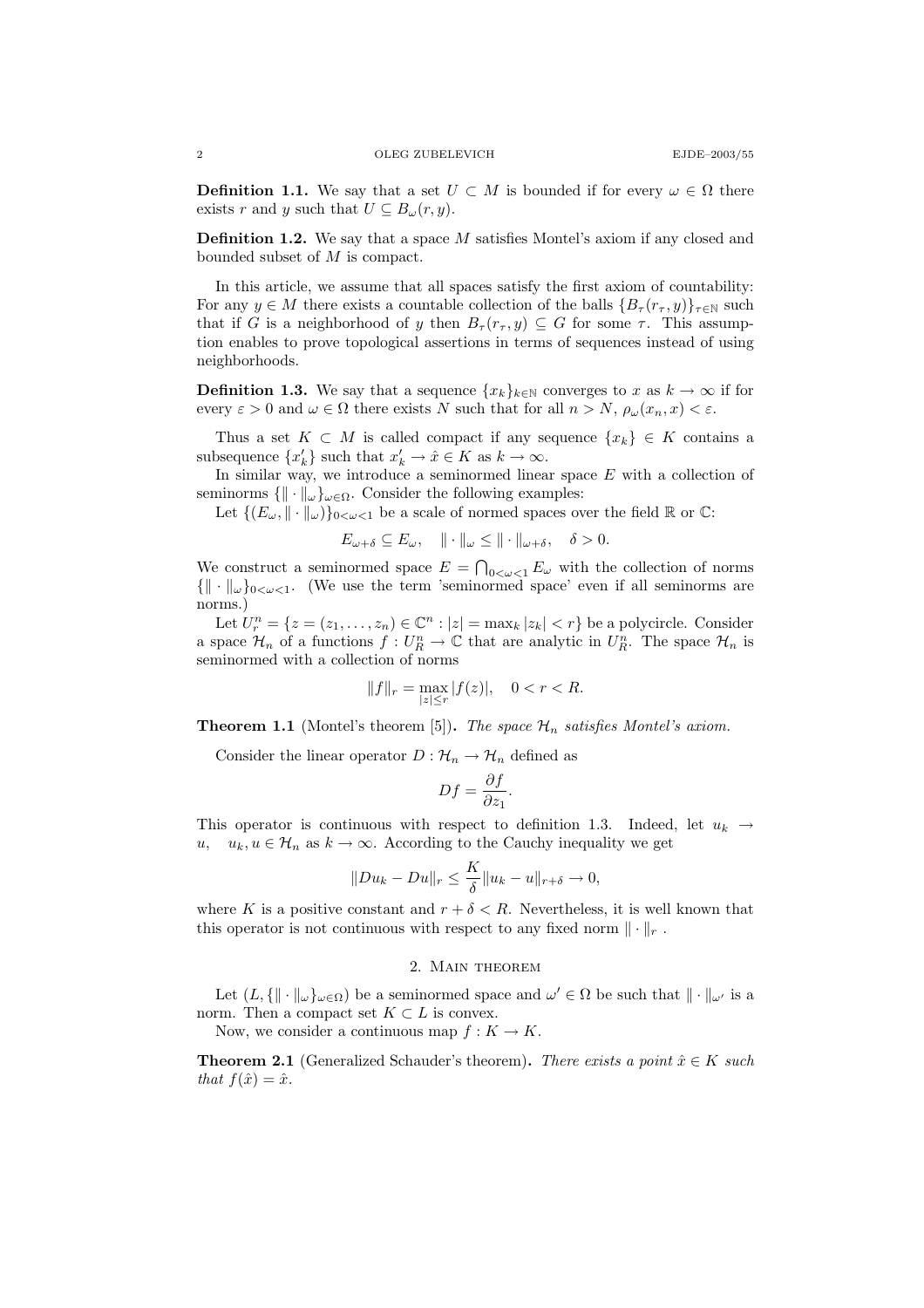Recall the original formulation of Schauder's theorem. Let  $(L, \|\cdot\|)$  be a Banach space and  $K \subset L$  be a convex compact set. Then a continuous map  $f: K \to K$ has a fixed point  $\hat{x} \in K$ .

Note that though this formulation includes completeness of the space, actually this condition is not necessary. The point is that the proof of this theorem (see [1]) considers the map  $f$  only on the compact  $K$  but any compact set is complete and can be embedded to a completion of the space L.

**Proof of Theorem 2.1.** Let  $(E, \{\rho_\omega\}_{\omega \in \Omega})$  and  $(F, \{d_\sigma\}_{\sigma \in \Sigma})$  be semimetric spaces. and there exist  $\omega', \sigma'$  such that the semimetrics  $\rho_{\omega'}$  and  $d_{\sigma'}$  are metrics.

Consider a compact set (with respect to the semimetric topology)  $K \subset (E, {\rho_\omega}_{\omega \in \Omega})$ and a map  $f: E \to F$ .

**Lemma 2.2.** If the map  $f : E \to F$  is continuous on K, with respect to the semimetric topology, then it is continuous on  $K$  as a map of the metric space  $(E, \rho_{\omega'})$  to the metric space  $(F, d_{\sigma'})$ .

*Proof.* Let  $\{x_n\} \subset K$  be a sequence such that  $\rho_{\omega'}(x_n, a) \to 0$  as  $n \to \infty$  where  $a \in K$  and we put  $y_n = f(x_n)$ . So we must prove that  $d_{\sigma}(y_n, b) \to 0$  where  $b = f(a).$ 

Assume the converse. Then there exists a subsequence  $\{y'_n\} \subseteq \{y_n\}$  such that  $d_{\sigma'}(y'_n, b) \ge c > 0$ . A set  $\hat{K} = f(K)$  is compact as an image of a compact set under a continuous map and  $\{y'_n\} \subset \hat{K}$ . Thus, there exists a subsequence  $\{y''_n\} \subseteq \{y'_n\}$ such that

$$
d_{\sigma}(y_n'', \beta) \to 0, \quad \sigma \in \Sigma, \quad \beta \neq b. \tag{2.1}
$$

Let  $\{x_n''\} \subseteq \{x_n\}$  be a sequence such that  $y_n'' = f(x_n'')$ . Consider a subsequence  $\{x_n''\}\subseteq \{x_n''\}$  that converges with respect to the semimetric topology:  $\rho_\omega(x_n''',a) \to$ 0 for all  $\omega \in \Omega$  and let  $y_n''' = f(x_n''')$ . Note that  $\{y_n''\} \subseteq \{y_n''\}$ .

Since f is continuous we have  $d_{\sigma}(y''_n, b) \to 0$  for all  $\sigma \in \Sigma$ . On other hand we have  $(2.1)$ . This contradiction proves the Lemma.

Theorem 2.1 follows, almost directly, from original Schauder's theorem and Lemma 2.2. Indeed, by Lemma 2.2 the map  $f$  is continuous on  $K$  with respect to the norm  $\|\cdot\|_{\omega'}$ . By  $\overline{L}$  denote a completion of L with respect to the same norm.

It is easy to check that the compactness of the set  $K$  with respect to the seminormed topology involves the compactness of K with respect to the norm  $\|\cdot\|_{\omega}$ . So we obtain the continuous map  $f: K \to K$  where K is a convex compact set in the Banach space  $\overline{L}$ .

By the original Schauder's theorem we get the fixed point  $\hat{x}$ . Then Theorem 2.1 is proved.

## 3. Application: majorant method for Cauchy-Kovalevskaya problem

Now we study an existence of Cauchy-Kovalevskaya problem's solutions for a single partial differential equation. Extension of this theory to the case of countable PDE system contains in [6]. Consider the problem

$$
u_t = f(u), \quad u|_{t=0} = u_0(z) \in \mathcal{H}_n.
$$
 (3.1)

By a subscript we denote a derivative. For example  $u_t$  is the derivative of the function  $u$  with respect to the variable  $t$ .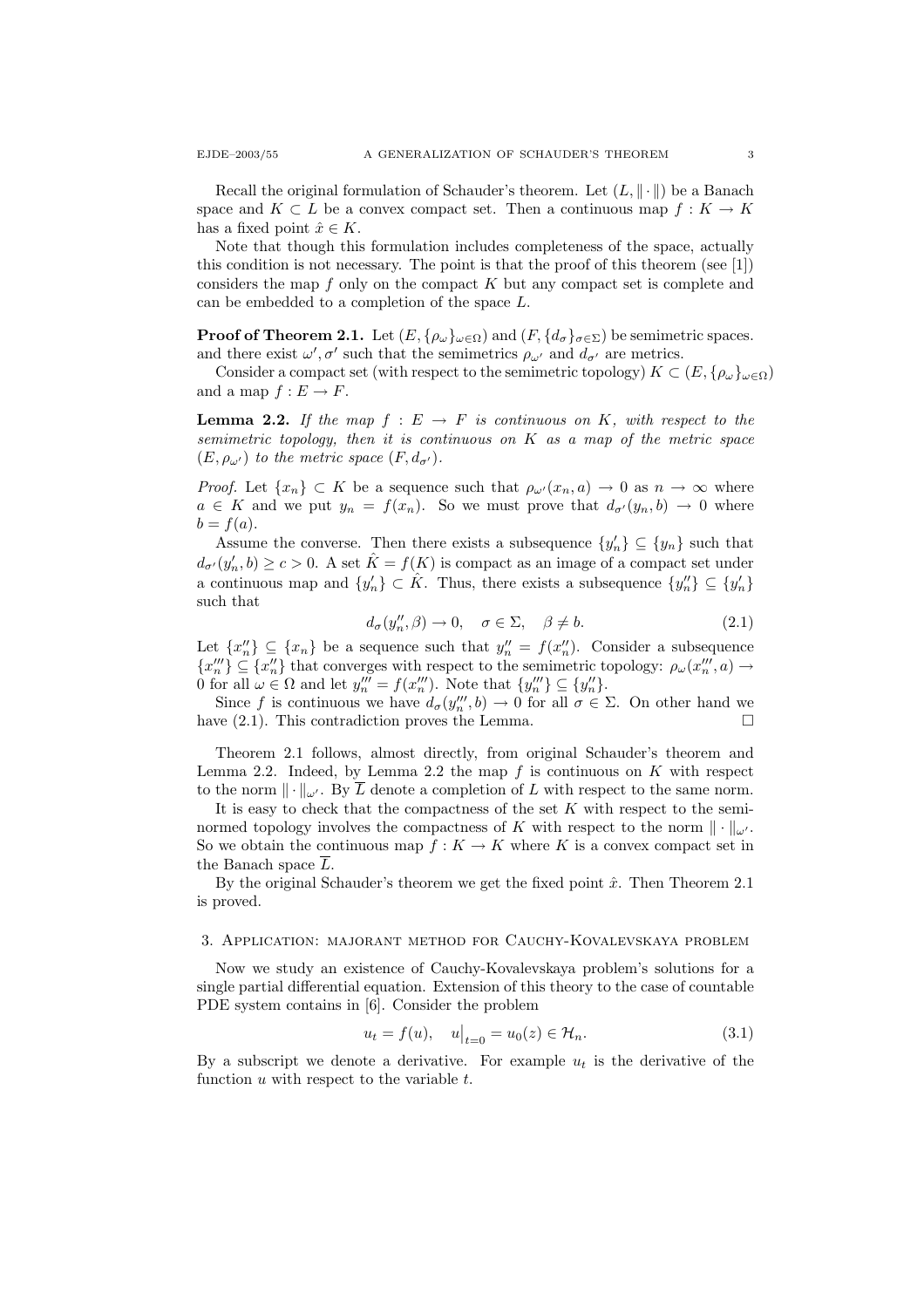#### 4 OLEG ZUBELEVICH EJDE–2003/55

Let  $I_T$  be the interval [0, T]. Denote by  $C(I_T, \mathcal{H}_n)$  the seminormed space of continues maps  $v: I_T \to \mathcal{H}_n$  with a collection of seminorms:

$$
||v||_r^c = \max_{t \in I_T} ||v(z, t)||_r.
$$

We imply that the space  $\mathcal{H}_{n+1}$  consists of such a type functions:  $u(z, t) \in \mathcal{H}_{n+1}$ .

We consider problem  $(3.1)$  in the following two setups. Complex-time setup:  $f$ is a continues map of the set  $\mathcal{H}_{n+1}$  to itself. Real-time setup: f is a continues map of the set  $C(I_T, \mathcal{H}_n)$  to itself.

Note that we consider continuity of the map  $f$  with respect to the seminormed topology of the space  $\mathcal{H}_n$ . For example f can contain derivatives such as

$$
\frac{\partial^{j_1+\ldots+j_n}}{\partial z_1^{j_1}\ldots\partial z_n^{j_n}}.
$$

Now we give the following definition. An analytic function

$$
G(z) = \sum_{k_1,\ldots k_n \geq 0} G_{k_1,\ldots k_n} z_1^{k_1} \cdot \ldots \cdot z_n^{k_n}
$$

is said to be a majorant function (or majorant) for another analytic function

$$
g(z) = \sum_{k_1, \dots, k_n \ge 0} g_{k_1, \dots, k_n} z_1^{k_1} \cdot \dots \cdot z_n^{k_n}
$$

if  $|g_{k_1,...k_n}| \leq G_{k_1,...k_n}$  for all integer  $k_1,...k_n \geq 0$ . This condition is denoted by  $g \ll G$ .

If functions  $g, G \in C(I_T, \mathcal{H}_n)$ , then their Taylor coefficients depend on t and the relation  $g \ll G$  implies that  $|g_{k_1,...k_n}(t)| \leq G_{k_1,...k_n}(t)$  for all  $t \in I_T$ .

Define a relation  $\mathcal{K}'$  for maps as follows:

**Real-time setup:** A map  $Q: C(I_T, \mathcal{H}_n) \to C(I_T, \mathcal{H}_n)$  is said to be majorant for a map  $q: C(I_T, \mathcal{H}_n) \to C(I_T, \mathcal{H}_n)$  if for all  $v, V \in C(I_T, \mathcal{H}_n)$  such that  $v \ll V$  we have  $q(v) \ll Q(V)$ .

**Complex-time setup:** A map  $Q : \mathcal{H}_{n+1} \to \mathcal{H}_{n+1}$  is said to be majorant for a map  $q: \mathcal{H}_{n+1} \to \mathcal{H}_{n+1}$  if for all  $v, V \in \mathcal{H}_{n+1}$  such that  $v \ll V$  we have  $q(v) \ll Q(V)$ .

Define the following majorant pair  $(U(z, t), F(U))$  for problem (3.1).

Real-time setup:

 $U \in C(I_T, \mathcal{H}_n), \quad F: C(I_T, \mathcal{H}_n) \to C(I_T, \mathcal{H}_n).$ 

The function  $F$  is majorant for the function  $f$  and the following conditions hold:

$$
U(z,0) \gg u_0(z),
$$
  
\n
$$
U(z,t) \gg U(z,0) + \int_0^t F(U) ds,
$$
\n(3.2)

where  $t \in I_T$ . Complex-time setup:

$$
U\in\mathcal{H}_{n+1},\quad F:\mathcal{H}_{n+1}\to\mathcal{H}_{n+1},
$$

the function F is majorant for the function f and conditions (3.2) hold for  $t \in U_R^n$ .

The function  $F$  is continues on the respective sets. Particularly if the map  $F$  is majorant for the map f and  $U(z, t)$  is a solution of the following problem:

$$
U_t = F(U)
$$
,  $U|_{t=0} = U_0(z) \gg u_0(z)$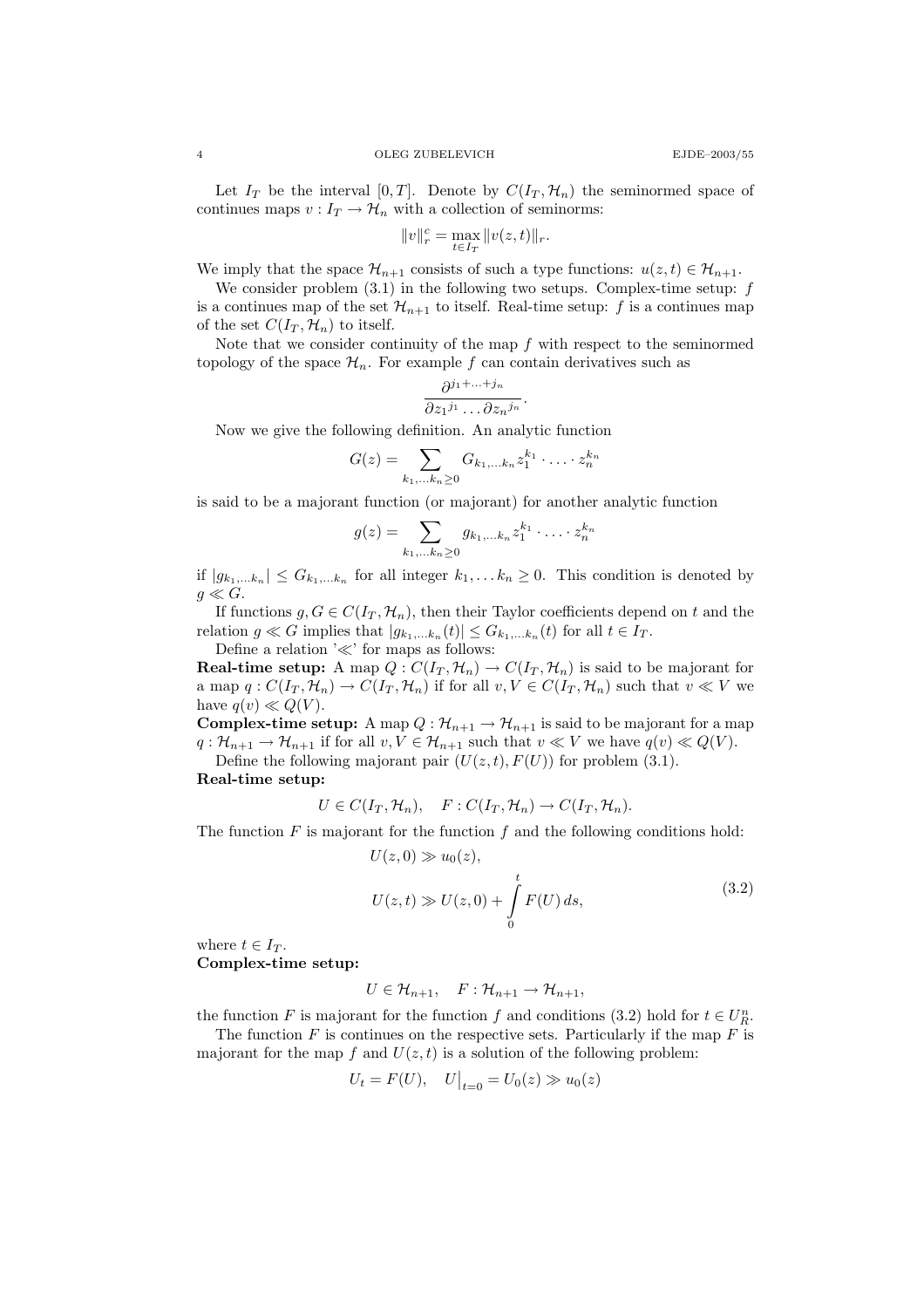then the pair  $(U(z, t), F(U))$  is majorant for problem (3.1).

**Theorem 3.1.** If problem (3.1) admits a majorant pair  $(U(z,t), F(U))$  then it has solution  $u(z, t)$  such that  $u \in \mathcal{H}_{n+1}$  – for the complex-time setup,  $u \in C(I_T, \mathcal{H}_n)$ for the real-time setup and

$$
u(z,t) \ll U(z,t).
$$

The technique of majorant pairs building was developed by D. Treschev. Nontrivial applications of this technique to perturbation theory are shown in [3].

Proof of Theorem 3.1. We will prove the theorem just in the real-time setup. The case of the complex-time can be considered in analogous way. Consider the following subset of  $C(I_T, \mathcal{H}_n)$ :

$$
W = \{w(z, t) : w \ll U,
$$
  

$$
||w(z, t') - w(z, t'')||_r \le ||F(U)||_r^c \cdot |t' - t''|, \quad r < R, \quad t', t'' \in I_T\}.
$$

Lemma 3.2. The set W is a convex compact.

*Proof.* It is easy to check that  $W$  is a convex closed set. The set  $W$  is uniformly continues: there exist a set of constants  $\{M_r\}$  such that for any  $w \in W$  and for any  $t', t'' \in I_T$  we have

$$
||w(z, t') - w(z, t'')||r \le Mr |t' - t''|.
$$

Indeed, we can put  $M_r = ||F(U)||_r^c$ .

The set  $W$  can be written as

$$
W = \prod_{t \in I_T} W(t),
$$

where  $W(t) = \{w(z, t) \in W\} \subset \mathcal{H}_n$  and by  $\prod$  we denote the cross product. The set  $W(t)$  is bounded: if  $w \in W(t)$  then  $||w(z, t)||_r \leq ||U||_r^c$ . By Montel's theorem it follows that  $W(t)$  is compact in the space  $\mathcal{H}_n$ .

Then the proof will be complete when we apply the following theorem.

**Theorem 3.3** ([5]). If a closed set  $W \subset C(I_T, \mathcal{H}_n)$  is uniformly continuous and for any  $t \in I_T$  the set  $W(t)$  is compact in  $\mathcal{H}_n$ , then W is compact in  $C(I_T, \mathcal{H}_n)$ .

This complete the proof of Lemma 3.2

Let the map  $P: C(I_T, \mathcal{H}_n) \to C(I_T, \mathcal{H}_n)$  be given by

$$
P(w) = u_0(z) + \int_0^t f(w) ds.
$$

Taking into account (3.2) one can check that  $P(W) \subseteq W$ . Then by Theorem 2.1 and Lemma 3.2 we obtain a fixed point  $u(z, t) \in W$  for the map P:

$$
P(u) = u.
$$

This fixed point is a solution of the problem (3.1). which proves Theorem 3.1.